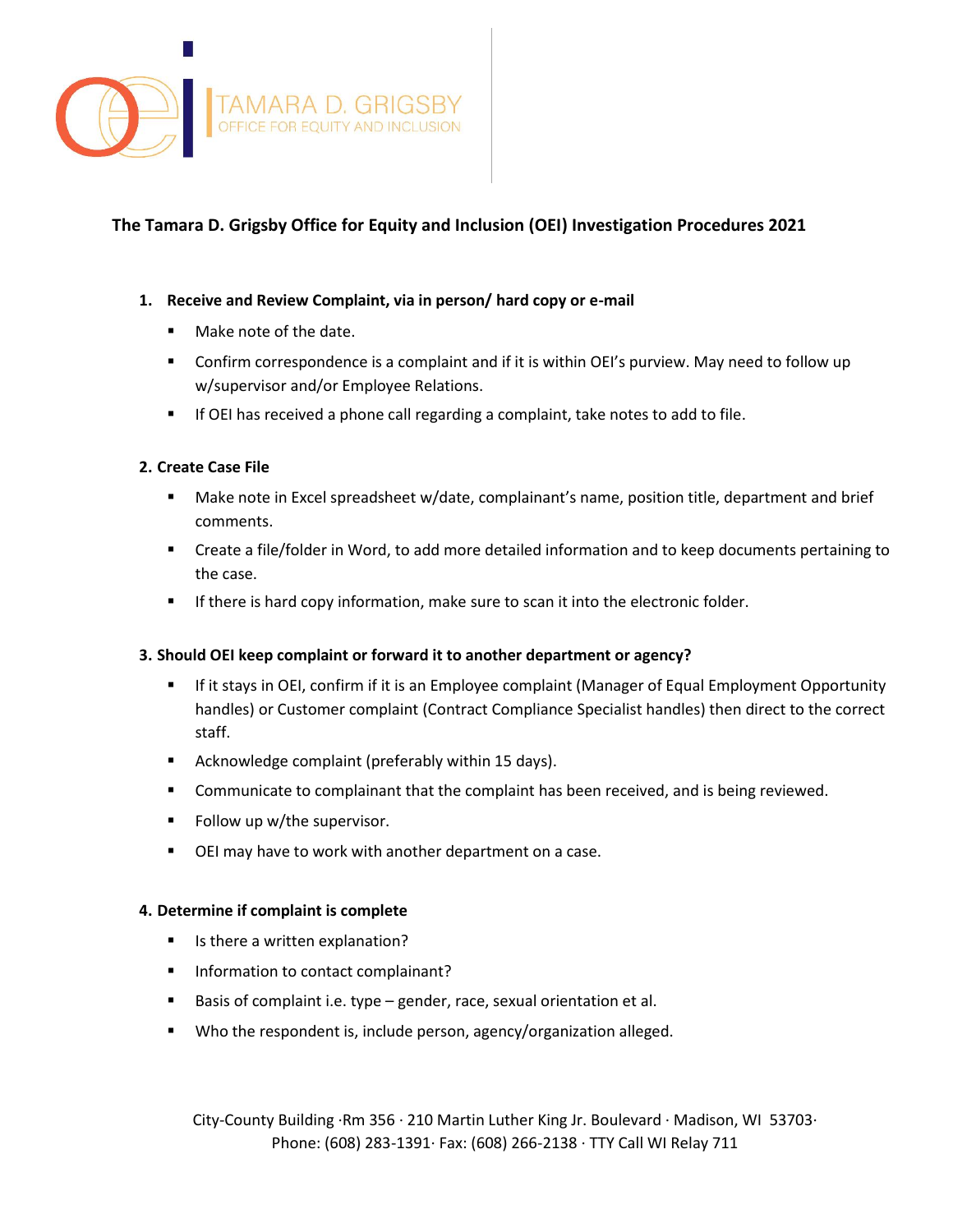## **5. Contact the complainant if necessary (initially by telephone)**

Acknowledge and discuss overall procedures.

Follow up w/written correspondence.

## **6. If complainant is represented by an attorney**

- Contact the attorney and ask for any additional information if needed.
- Set a deadline for complainant to provide information (if not done already).
- **Follow up with Dane County legal staff.**

## **7. Timeliness**

- Title VII complaints must be filed within 180 calendar days of the last date of the alleged discrimination. Some agencies may have Title VII or other program-specific regulations with different filing time limitations. The filing date is generally the earlier of:
	- o Postmark of the complaint; or
	- o The date the complaint is received by any County, State, or local agency

\*For alleged continued pattern of discrimination, the date of discrimination for timeliness purposes is the most recent date it occurred (not when it began).

## **8. Pre-Investigative Administrative Closures**

Once all of the information is in, determine whether to proceed to resolve.

Question: Is this complaint appropriate for investigation/resolution or should it be closed?

- **EXECT** Regulations implementing Title VI requiring prompt investigation whenever a complaint or other information indicates (possible) failure to comply with regulation. Exceptions for not proceeding include:
- Complaint is weak, attenuated, or insubstantial no merit, incoherent statements, no grounds in fact.
- Complaint is continuation of a pattern of previously filed complaints with similar allegations against same person or person(s) found factually or legally insubstantial by your agency.
- Same allegations have been addressed in a recently closed complaint or compliance review.
- Complaint allegations are foreclosed by previous decision by County courts, DOJ or agency policy.
- **EXECT 1** Litigation has been filed for the same allegations. Some cases may be refiled within 60 days following termination of proceeding if no decision has been made. (Dismissal with prejudice is considered a decision on the merits.) Agency may wish to investigate or monitor.

# **9. Notification of Closure**

Notify complainant (and recipient if it had notice of the complaint) if you are not proceeding further with complaint. The letter(s) should state the complaint is being closed with reasons explained for the

City-County Building ·Rm 356 · 210 Martin Luther King Jr. Boulevard · Madison, WI 53703· Phone: (608) 283-1391· Fax: (608) 266-2138 · TTY Call WI Relay 711